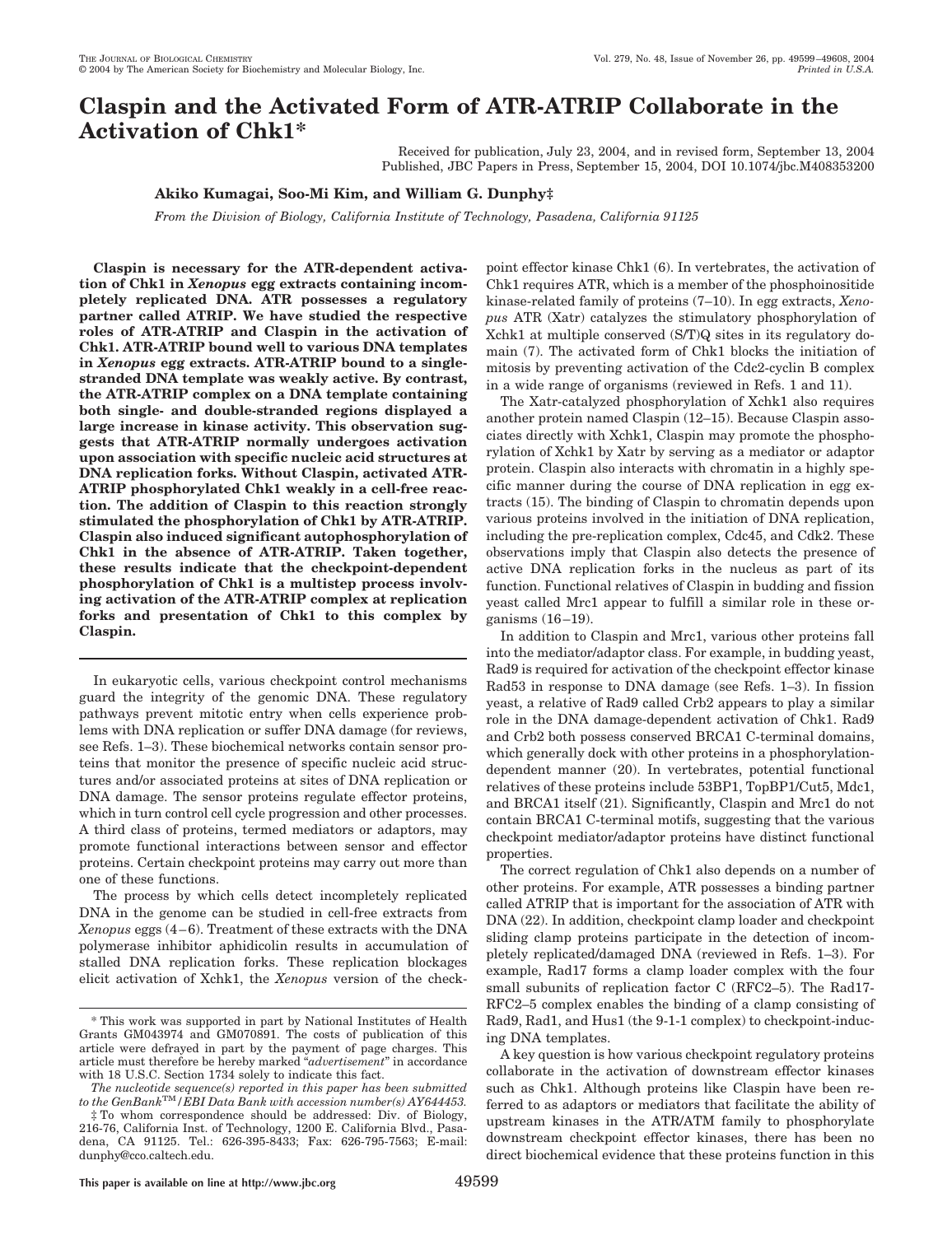manner. In this study, we have used a reconstituted system to directly evaluate the concept that Claspin promotes the phosphorylation of Chk1 by ATR.

### EXPERIMENTAL PROCEDURES

*Xenopus Egg Extracts—Xenopus* egg extracts as well as nuclear and chromatin fractions from these extracts were prepared as described previously (6, 12, 15).

*Activation of Xchk1 and Xchk2 in Egg Extracts—*The use of singlestranded (dA)<sub>70</sub> and (dA)<sub>70</sub> annealed to (dT)<sub>70</sub> ((dA)<sub>70</sub>-(dT)<sub>70</sub>) to study checkpoint responses in *Xenopus* egg extracts was described previously (12). The oligonucleotide CGGAAGGGCCGAGCGCAGAAGTGGTCCT-GCAACTTTATCCGCCTCCATCCAGTCTATTAATTGTTGCCGG was used as a random sequence single-stranded 70-mer. This oligonucleotide was annealed to its complementary sequence to yield a random sequence double-stranded 70-mer. The oligonucleotide CTAGTG-CACGCTAGAGGCAAGTGGGTACTGGAGCTCCATA and its complementary sequence were used to form a random sequence doublestranded 40-mer. Typically, we added oligonucleotides at a final concentration of 50  $\mu$ g/ml to the extracts. To observe phosphorylation of Xchk1 and Xchk2, we incubated the extracts in the presence or absence of  $3 \mu$ M tautomycin, respectively, in addition to the appropriate DNA template.

*Cloning of cDNA Encoding Xenopus ATRIP (Xatrip)—*A *Xenopus* expressed sequence tag (TC177046) with significant homology to human ATRIP was identified. Using primers based on this sequence, a DNA fragment was isolated by PCR from a *Xenopus* oocyte cDNA library. This fragment was used as a probe to isolate a 2.9-kb cDNA encoding full-length Xatrip with the ClonCapture kit (Clontech). DNA sequencing of this cDNA was performed at the California Institute of Technology Sequencing Facility.

*Production of Recombinant Proteins—*The coding sequence of Xatrip was cloned into pFastBacHTa, and a sequence encoding a FLAG epitope was engineered into the 3'-end of the coding sequence by standard procedures. The  $His<sub>6</sub>$ -Xatrip-FLAG protein, with  $His<sub>6</sub>$  and FLAG tags at the N- and C-terminal ends, respectively, was produced in Sf9 insect cells and purified with nickel-agarose beads as described (12). Recombinant Xchk1-GST<sup>1</sup>-His<sub>6</sub> proteins, with GST and His<sub>6</sub> tags at the Cterminal end, were prepared in a similar manner (12). Recombinant human RPA was produced in *Escherichia coli* CodonPlus RIL cells and purified as described (23).

*Production of Antibodies—*Anti-Xatr antibodies were produced against a bacterially expressed His<sub>6</sub>-tagged fragment of Xatr (amino acids 403–823). Anti-Xatrip antibodies were produced against  $His<sub>6</sub>$ tagged full-length Xatrip expressed in Sf9 insect cells. Antibodies were raised in rabbits at a commercial facility and affinity-purified with the original antigen.

*Immunodepletions from Egg Extracts—*Xatr, Xatrip, and Claspin were immunodepleted from egg extracts with antibodies bound to protein A-conjugated magnetic beads (Dynal, Inc.) as described (15). Two rounds of immunodepletion were performed to ensure complete removal of the protein.

*Binding of Purified His6-Xatrip-FLAG to Oligonucleotides—*Purified  $His<sub>6</sub>$ -Xatrip-FLAG protein was incubated for 30 min at 4 °C with magnetic beads coated with  $(dA)_{70}$ ,  $(dA)_{70}$ - $(dT)_{70}$ , or no DNA in the absence and presence of recombinant human RPA in buffer A (10 mm HEPES-KOH (pH 7.5), 80 mm NaCl, 20 mm  $\beta$ -glycerol phosphate, 2.5 mm EGTA, and 0.1% Nonidet P-40) containing 10 mm MgCl<sub>2</sub>, 100  $\mu$ g/ml bovine serum albumin, and 10 mM dithiothreitol. After the incubation, the beads were washed four times with buffer A. Bound proteins were eluted with SDS gel sample buffer.

*Isolation of Xatr Bound to Magnetic Beads Containing Oligonucleotides—*Streptavidin-conjugated magnetic beads (Dynal, Inc.) containing biotinylated  $(dA)_{70}$  or  $(dA)_{70}$ - $(dT)_{70}$  were incubated for 60 min in interphase egg extract. The biotin group was attached to the 5'-end of  $(dA)_{70}$ . In the case of  $(dA)_{70}$ - $(dT)_{70}$ , only  $(dA)_{70}$  was biotinylated. Magnetic beads were washed three times by centrifugation for 3 min at  $2070 \times g$ through 1 M sucrose dissolved in 20 mM HEPES-KOH (pH 7.5), 80 mM KCl, 2.5 mM potassium gluconate, and 10 mM magnesium gluconate. Next, the beads were washed by collection with a magnetic rack twice with buffer A and once with 20 mm HEPES-KOH (pH 7.5).

*Assay for the Kinase Activity of Xatr-Xatrip—*Streptavidin-conjugated magnetic beads containing biotinylated  $(dA)_{70}$  or  $(dA)_{70}$ - $(dT)_{70}$  (2.5  $\mu$ g) were incubated in interphase egg extract (100  $\mu$ l) for 60 min. For the extracts containing beads with  $(dA)_{70}$ - $(dT)_{70}$ , we also added a soluble random sequence double-stranded 40-mer  $(2.5 \mu g/100 \mu l)$  of extract) to increase the binding of Xatr-Xatrip to the beads. The addition of the random sequence double-stranded 40-mer to extracts containing  $(dA)_{70}$ -coated magnetic beads had no effect on the activity of Xatr-Xatrip isolated from these extracts (data not shown). Magnetic beads containing associated Xatr-Xatrip were isolated as described above and treated with 25 units of micrococcal nuclease (Worthington) at room temperature for 15 min in 50  $\mu$ l of 50 mM Tris-HCl (pH 7.5), 100 mm NaCl,  $2 \text{ mm } \text{CaCl}_2$ ,  $0.5 \text{ mm }$  phenylmethylsulfonyl fluoride,  $10 \mu\text{g/ml}$ pepstatin, 10  $\mu$ g/ml leupeptin, and 10  $\mu$ g/ml chymostatin. Proteins that were released from the beads by nuclease treatment were collected and mixed with 50  $\mu$ l of buffer A containing 100  $\mu$ g/ml ethidium bromide. The Xatr-Xatrip complex was immunoprecipitated with anti-Xatrip antibodies (1  $\mu$ g) bound to protein A beads (10  $\mu$ l). The kinase activity of Xatr was assayed with PHAS-I as the substrate as described (7). Kinase assays with Xchk1-GST-His $_6$  as the substrate were performed in the presence of 1 mM nonradioactive ATP.

*Production of Recombinant Xchk1-GST-His6 Associated with Claspin from Egg Extracts*—Interphase egg extracts  $(100 \mu l)$  containing either  $(dA)_{70}$  alone or  $(dA)_{70}$ - $(dT)_{70}$  plus 3  $\mu$ M tautomycin were incubated for 60 min at room temperature. After 60 min, 200  $\mu$ l of buffer containing 10 mM HEPES-KOH (pH 7.5), 0.1% CHAPS, 20 mM EDTA, 2.5 mM EGTA, and 20 mm  $\beta$ -glycerol phosphate was added to the extracts, and the mixtures were centrifuged through Sephadex G-25 spin columns equilibrated with the same buffer. Recombinant Xchk1-GST-His $_6$  proteins (1  $\mu$ g) were incubated in the excluded spin-through fractions from the columns for 1 h at 4 °C and then isolated from the incubations with glutathione-agarose beads.

### RESULTS

*Xatr Is Required for the Phosphorylation of Xchk1 in Response to Model DNA Templates—*Xchk1 undergoes checkpointdependent phosphorylation in response to incompletely replicated DNA in *Xenopus* egg extracts (6). This phosphorylation depends upon Xatr (7, 9). For these experiments, the DNA polymerase inhibitor aphidicolin was used to induce the formation of DNA replication blocks in *Xenopus* sperm chromatin that had been incorporated into reconstituted nuclei (4, 6). The phosphorylation of Xchk1 can also be triggered by the addition of certain defined DNA templates to egg extracts. For example, annealed oligomers consisting of  $(dA)_{70}$  and  $(dT)_{70}$  are very effective for this purpose (12). Given their relatively simple nature in comparison with reconstituted sperm chromatin, we wanted to use such templates to investigate the biochemical properties of the checkpoint pathway containing Xatr, Claspin, and Xchk1.

To pursue this line of investigation, we first characterized the features of the DNA templates that are important for inducing activation of Xchk1. As shown in Fig. 1A,  $(dA)_{70}$ - $(dT)_{70}$ induced the phosphorylation of Xchk1 very efficiently, as described previously (12). We also observed that a longer template consisting of  $(dA)_{100}$ - $(dT)_{100}$  gave similar results (data not shown). Random sequence double-stranded 70-mers likewise elicited strong phosphorylation of Xchk1, although not quite as well as  $(dA)_{70}$ - $(dT)_{70}$ . By comparison, annealed 40-mers of poly(dA) and poly(dT) or annealed 40-mers of random sequence oligonucleotides were typically significantly less effective at triggering the phosphorylation of Xchk1. Finally, singlestranded  $(dA)_{70}$  and a random sequence single-stranded 70mer did not cause significant phosphorylation of Xchk1. In parallel, we also examined the effects of the various oligonucleotides on the phosphorylation of Xchk2 (Fig. 1*A*). Xchk2 became maximally phosphorylated in response to all of the double-stranded templates, regardless of length, but not in response to the single-stranded templates.

In other experiments with various more complex templates containing three or four oligonucleotides that were designed explicitly to mimic features of replication forks, we could not identify any template that was markedly better than  $(dA)_{70}$ -

<sup>1</sup> The abbreviations used are: GST, glutathione *S*-transferase; RPA, replication protein A; CHAPS, 3-[(3-cholamidopropyl)dimethylammonio]-1-propanesulfonic acid.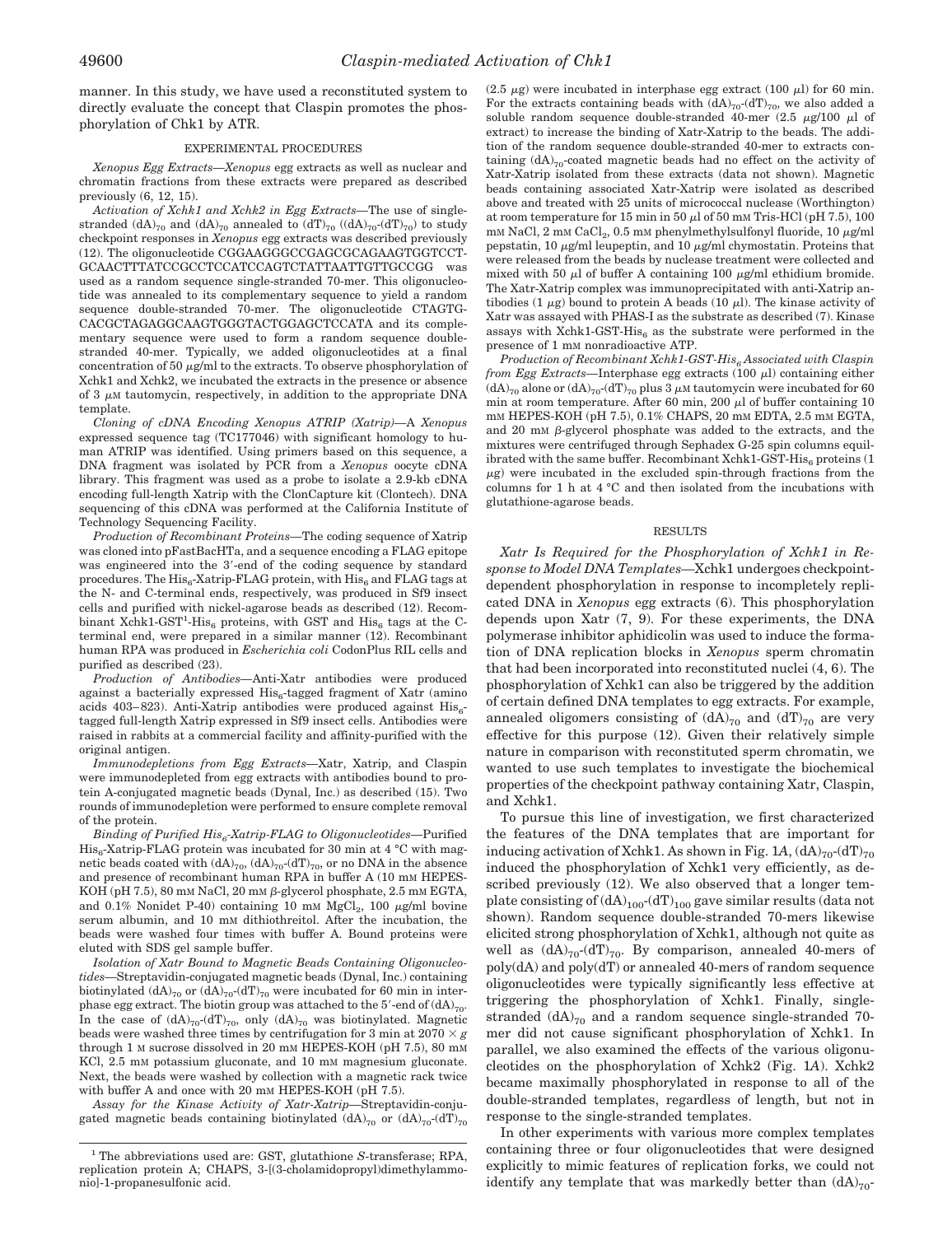

FIG. 1. **Xatr is required for the phosphorylation of Xchk1 in-duced by model DNA templates.** *A*, 35S-labeled Xchk1 was incubated in egg extracts containing no DNA (*lane 1*), (dA)<sub>70</sub> (*lane 2*), random sequence single-stranded (*ss*) 70-mer DNA (*lane 3*), pre-annealed  $(dA)_{40}$ <sup>-</sup>(dT)<sub>40</sub> (*lane 4*), pre-annealed  $(dA)_{70}$ <sup>-</sup>(dT)<sub>70</sub> (*lane 5*), random sequence double-stranded (*ds*) 40-mer DNA (*lane 6*), and random sequence double-stranded 70-mer DNA (*lane 7*). DNA templates were added to a final concentration of 50  $\mu$ g/ml, and all incubations also contained  $3 \mu M$  tautomycin. After 60 min, aliquots were removed for SDS-PAGE and phosphorimaging (*upper panel*). In parallel, the same set of extracts was incubated without 35S-labeled Xchk1 in the absence of tautomycin and immunoblotted for endogenous Xchk2 (*lower panel*). Three experiments (*upper panel*) and two experiments (*lower panel*) gave similar results. *B*, egg extracts (*lane 1*) were subjected to mock immunodepletion with control antibodies (*lane 2*) or to immunodepletion with anti-Xatr antibodies (*lane 3*). The extracts were immunoblotted with anti-Xatr antibodies (*lanes 1–3*). Recombinant Xchk1-GST- $His<sub>6</sub>$  (*Xchk1-GH*) protein was added to mock-depleted (*lanes 4* and 5) and Xatr-depleted (*Xatr*; *lanes 6* and *7*) extracts and incubated for 100 min in the presence of  $(dA)_{70}$   $(A)$ ; *lanes* 4 and 6) or  $(dA)_{70}$ - $(dT)_{70}$   $(AT)$ ; *lanes 5* and 7). Xchk1-GST-His<sub>6</sub> protein was subsequently recovered with glutathione-agarose and immunoblotted with anti-GST antibodies. Three independent experiments yielded similar results.

 $(dT)_{70}$  for inducing the phosphorylation of Xchk1 (data not shown). Therefore, we used this template for most of the experiments in this study.

First, we asked whether the phosphorylation of Xchk1 that is induced by  $(dA)_{70}$ - $(dT)_{70}$  also depends upon Xatr. To investigate this issue, we removed Xatr from egg extracts by immunodepletion with anti-Xatr antibodies (Fig. 1*B*). In parallel, we used control antibodies to prepare mock-depleted extracts. We incubated the depleted extracts with  $(dA)_{70}$  or  $(dA)_{70}$ - $(dT)_{70}$  in the presence of an exogenously added recombinant Xchk1-GST- $His<sub>6</sub> protein. Finally, we recovered Xchk1-GST-His<sub>6</sub> from the$ extracts and examined its phosphorylation state by immunoblotting with anti-GST antibodies. In mock-depleted extracts, Xchk1 underwent strong phosphorylation in the presence of  $(dA)_{70}$ - $(dT)_{70}$ , but not  $(dA)_{70}$ , consistent with previous results (12). By contrast, in Xatr-depleted extracts, there was no phosphorylation of Xchk1-GST-His<sub>6</sub> in the presence of  $(dA)_{70}$ - $(dT)_{70}$ . These results indicate that  $(dA)_{70}$ - $(dT)_{70}$  induces a checkpoint response that is controlled by Xatr as the upstream regulator.

*Identification of Xatrip, a Xenopus Homolog of ATRIP—*In all known cases, ATR and its homologs form a complex with a specific binding partner or regulatory subunit. This protein was first described in fission yeast as Rad26, which interacts with Rad3, the fission yeast equivalent of ATR (24, 25). In *Aspergillus nidulans*, the *uvsB* and *uvsD* genes encode ATR and Rad26 homologs, respectively (26). Three groups identified a homolog of Rad26 in budding yeast named Ddc2, Lcd1, and Pie1, respectively (27–29). Ddc2/Lcd1/Pie1 interacts with Mec1, the budding yeast homolog of ATR. Most recently, this protein was identified in human cells and named ATRIP (ATRinteracting protein) (30). To study Xatr along with its presumed binding partner, we isolated a cDNA that encodes a *Xenopus* homolog of this ATR-binding protein from an oocyte library (Fig. 2). We named this protein *Xenopus* ATRIP (Xatrip) because, among known counterparts, it is most similar to human ATRIP. Overall, Xatrip is 45% identical at the amino acid level to human ATRIP, but there are two regions with higher homology (amino acids  $62-277$  and  $566-801$ ) that are more than 50% identical between the two species. In these regions, there are four conserved serine and threonine residues (amino acids 84, 88, 197, and 741) in (S/T)Q motifs that are potential phosphorylation sites for ATR. There is also a predicted coiledcoil domain in the N-terminal conserved region (amino acids 128 –243). Xatrip has low homology to a potential functional counterpart in *Drosophila* called MUS304 (25% identical). However, Xatrip shows minimal primary sequence homology to fission yeast Rad26 and budding yeast Ddc2/Lcd1/Pie1.

*Xatr and Xatrip Form a Tight Complex That Associates with DNA—*To study the properties of Xatrip, we raised antibodies against full-length recombinant  $His<sub>6</sub>-Xatrip$  that had been expressed in baculovirus-infected insect cells. In immunoblotting experiments, the antibodies recognized a 100-kDa polypeptide in egg extracts (Fig. 3*A*). Using recombinant Xatrip as a standard, we estimated that the concentration of endogenous Xatrip in the egg extract was  $\sim$  40 nm. For comparison, the concentration of Xatr was  $\sim$  56 nm. The amounts of Xatrip and Xatr in egg extracts did not appear to change during the course of the cell cycle or upon checkpoint activation (data not shown).

To assess whether Xatr and Xatrip form a complex in egg extracts, we performed immunoprecipitation studies. As shown in Fig. 3*A*, we could readily detect Xatr in anti-Xatrip immunoprecipitates. Moreover, we could use anti-Xatr antibodies to immunoprecipitate Xatrip efficiently. The interaction between Xatr and Xatrip persisted after extensive washing with buffer containing 150 mM NaCl and 0.5% Nonidet P-40, indicating that these proteins form a stable complex. The binding of Xatr to Xatrip did not change during progression of the cell cycle (data not shown) or after the addition of either  $(dA)_{70}$  or  $(dA)_{70}$ - $(dT)_{70}$  to the egg extracts (Fig. 3*B*).

Next, we examined the DNA binding properties of Xatr-Xatrip. For this purpose, we first utilized streptavidin-conjugated magnetic beads that had been coated with various biotinylated oligonucleotides. Beads containing  $(dA)_{70}$ ,  $(dA)_{70}$ - $(dT)_{70}$ , or no DNA were incubated in egg extracts, re-isolated from the extracts, and analyzed for the presence of Xatr and Xatrip by immunoblotting. We observed that both Xatr and Xatrip associated with  $(dA)_{70}$ and  $(dA)_{70}$ - $(dT)_{70}$ , but binding to single-stranded  $(dA)_{70}$  was much greater (Fig. 3*C*). There was no binding of either protein to beads lacking DNA.

To characterize further the binding of Xatr and Xatrip to single-stranded DNA in egg extracts, we used single-stranded poly(dA) of different lengths on magnetic beads (Fig. 3*D*). As expected, Xatr and Xatrip bound well to  $(dA)_{70}$  in egg extracts. Furthermore, both proteins associated efficiently with poly(dA) that was 40, 30, or 20 nucleotides in length. By contrast, there was no detectable binding of either Xatr or Xatrip to a 10-mer of poly(dA). These results indicate that Xatr can associate with relatively short stretches of single-stranded DNA as small as 20 nucleotides in length. However, even 70-mers of singlestranded DNA were ineffective in eliciting the phosphorylation of Xchk1 (see Fig. 1*A*). Therefore, the association of Xatr with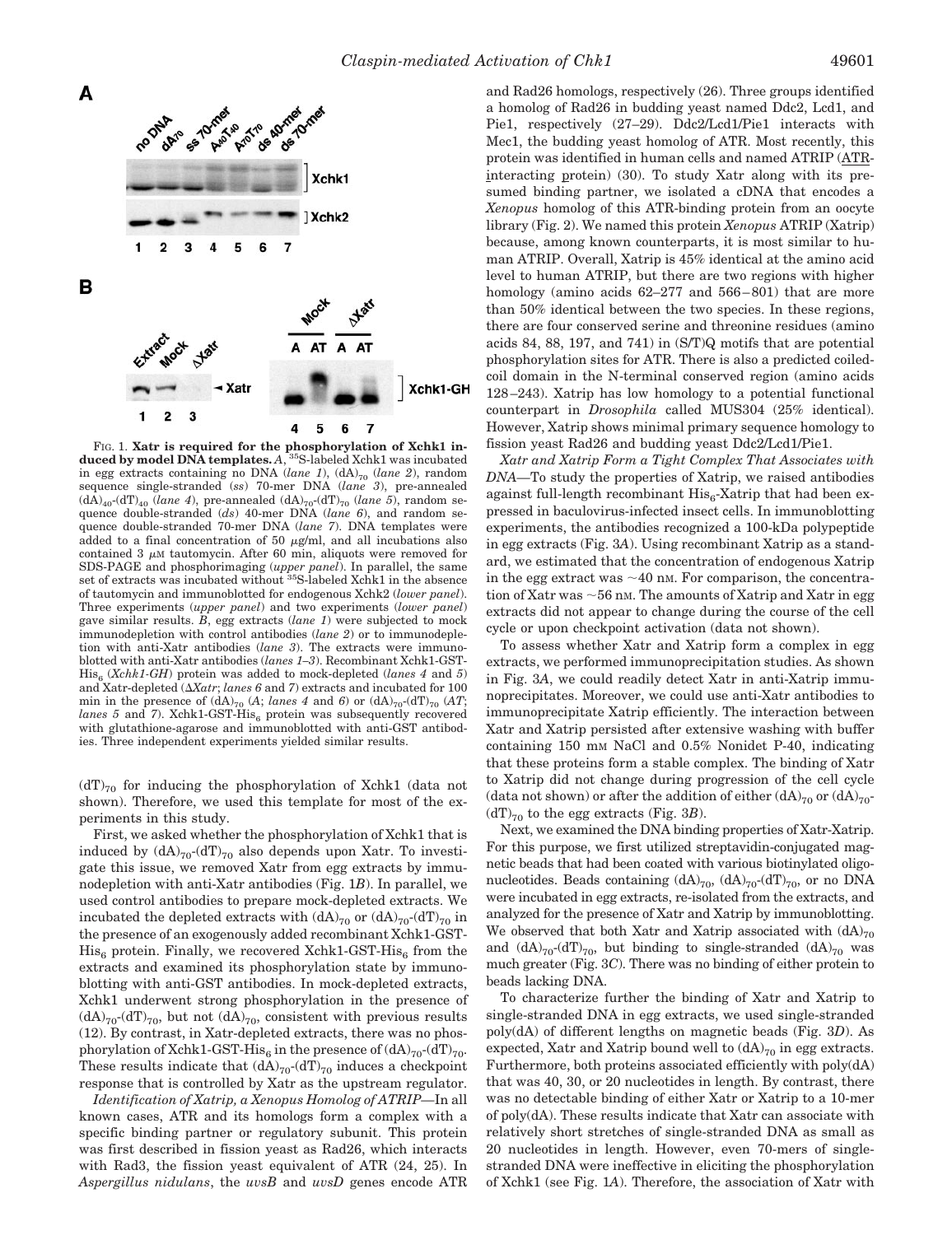| Xenopus<br>human | 1   | MSANPLFANKKRENSILYGPGRAQVGSSLRIPQGVQSTNYDRSRYPPPKRHR-AADVNYK<br>MACTSAPCSKRRSEPPAPRPCPPPG------------<br>TGHPPSKRARGFSAAAAP                                        |
|------------------|-----|--------------------------------------------------------------------------------------------------------------------------------------------------------------------|
| Xenopus<br>human | 60  | AMDDPFDDNEDFTADDLEEIDILASOACTODTAVTSIRNNYQQGKMVINNQSAYTLNATK<br>44 DPDDPFGAHGDFTADDLEELDTLASQALSOCPAAARDVSSDHKVHRLLDGMSKNPS----                                    |
| Xenopus<br>human | 100 | 120 POSSSHKKKEOOVSOKYAVELDVLOAHHEELKHKLKELODEVLVKNGEIKVLRDALCOTE<br>------GKNRETVPIKDNFELFVLQAQYKELKEKMKVMEEFVLIKNGEIKILRDSLHQTE                                   |
| Xenopus          | 180 | SNLEQQKITHVLMEKEKSQMQSVRERELNKKMQSLQSELEFKDAEMNELKTKLQNCERNN                                                                                                       |
| human            | 154 | SVLEEQRRSHFLLEQEKTQALSDKEKEFSKKLQSLQSELQFKDAEMNELRTKLQTSERAN                                                                                                       |
| Xenopus          | 240 | RTAVP---VVSPOKSPSTGIKLEACSSPLAGRSSFPTKESFCSDMNLKIPPLISPOIGPR                                                                                                       |
| human            | 214 | KLAAPSVSHVSPRKNPSVVIKPEACS-POFGKTSFPTKESFSANMSLPHPCOTESGYKPL                                                                                                       |
| Xenopus<br>human |     | 297 APVISKEPEALP------LSSKTFSSLFYAQRKNCQGSLLLMALMQQPKRPGS-LGLCHL<br>273 VGREDSKPHSLRGDSIKQEEAQKSFVDSWR <mark>QRSNTQGSTLTNLLTKQP</mark> LIPGSS <mark>L</mark> SLCHL |
| Xenopus          | 350 | LCSSTEFLPGSPGR-----NTHTKNTSGTSCSSVLSSAQCSALRDAQKLSLTALNSTAVG                                                                                                       |
| human            | 333 | LSSSSESPAGTPLQPPGFGSTLAGMSGLRTTGSYDGSFSLSALRFAQNLAFTGLNLVARN                                                                                                       |
| Xenopus          | 405 | EDMPYKRKSPIQGGLLHLNKLRPLAGAVHLLPLVEYHITAYCQAQQTFEKS-VAGPSENQ                                                                                                       |
| human            | 393 | ECS---RDGDPAEGGRRAFPLCQLPGAVHFLPLVQFFIGLHCQALQDLAAAKRSGAPGDS                                                                                                       |
| Xenopus<br>human | 464 | SMSSSRTDQSLASSVEDILSHLVEPALASLGILYHLVFYSLEVVSTLLKCTTHSSEAEED<br>450 PTHSSCVSSGVETNPEDSVCILEGFSVTALSILQHLVCHSGAVVSLLLSGVGADSAAGEG                                   |
| Xenopus<br>human | 524 | SR-----TSKSNTDTVCDQNCDIQCLHSLFGKLTQLLCFN---ITTCHRDTLHQTLRVLV<br>510 NRSLVHRLSDGDMTSALRGVADDQGQHPLLKMLLHLLAFSSAATGHLQASVLTQCLKVLV                                   |
| Xenopus          | 576 | KLAENSSTELLSSFOHLLKKPSLLLCLAAESPVSVAQMIVRLLAVLGDHQKLSSLFCSCS                                                                                                       |
| human            | 570 | KLAENTSCDFLPRFOCVFQ--VLPKCLSPETPLPSVLLAVELLSLLADHDQLAPQLCSHS                                                                                                       |
| Xenopus          | 636 | ETCILLALYTYITSGPDKSASESLWLQLEHEVVRFLTKLSVIGSNPLITSSETVCQCNRE                                                                                                       |
| human            | 628 | EGCLLLLLYMYITSRPDRVALEMOWLQLEOEVVWLLAKLGVOSPLPPVTGSN--COCNVE                                                                                                       |
| Xenopus          | 696 | VVKAVVLMLHREWLGLRRLSLHLLTDAKSKVVQFLRDAVLLLHSLSQKDRHFNEHCLEVL                                                                                                       |
| human            | 686 | VVRALTVMLHRQWLTVRRAGGPPRTDQQRRTVRCLRDTVLLLHGLSQKDKLFMMHCVEVL                                                                                                       |
| Xenopus          | 756 | HOYDOALPGVRALFKKVOVLKENEEFALDELCPPEVETEDEYMDCT                                                                                                                     |
| human            | 746 | HQFDQVMPGVSMLIRGLPDVTDCEEAALDDLCAAETDVEDPEVECG                                                                                                                     |

FIG. 2. **Sequence alignment of Xatrip and human ATRIP.** Identical and conserved residues are shaded in *black* and *gray*, respectively.

single-stranded DNA is by itself not sufficient to elicit a checkpoint response.

Since a random sequence double-stranded 40-mer oligonucleotide template triggered the activation of Xchk2 preferentially compared with that of Xchk1, we asked whether the addition of a soluble double-stranded 40-mer to egg extracts would affect the binding of Xatr and Xatrip to biotinylated  $(dA)_{70}$ - $(dT)_{70}$  on magnetic beads. Interestingly, the presence of a double-stranded 40-mer in the egg extracts resulted in increased binding of Xatr-Xatrip to beads containing  $(dA)_{70}$  $(dT)_{70}$ , but not  $(dA)_{70}$  (Fig. 3*C*). An explanation for this observation would be that the double-stranded 40-mer acts as a competitor for proteins that preferentially recognize doublestranded DNA ends. Consistent with this possibility, the addition of the double-stranded 40-mer reduced the binding of the DNA-dependent protein kinase, Ku70, and Ku80 to  $(dA)_{70}$  $(dT)_{70}$  on magnetic beads.<sup>2</sup> In the experiments described below, we used this competitor DNA to increase the yield of Xatr-Xatrip that could be obtained from egg extracts through binding to magnetic beads coated with  $(dA)_{70}$ - $(dT)_{70}$ .

Finally, we asked whether Claspin associates with any of the oligonucleotide templates. We could not detect any binding of Claspin to  $(dA)_{70}$  or  $(dA)_{70}$ - $(dT)_{70}$  in either the absence or presence of the double-stranded 40-mer (Fig. 3*C*). Therefore, although Claspin binds quite well to stalled replication forks in chromosomal DNA (15), we could not detect stable association of Claspin with model DNA templates that trigger the activa-

tion of Xchk1, at least under these conditions.

*Role of Xatrip in the Binding of Xatr to DNA—*Next, we examined the functional properties of Xatrip in egg extracts. For these experiments, we attempted to remove Xatrip from the extracts by immunodepletion with anti-Xatrip antibodies. As shown in Fig. 4*A*, all of the Xatrip could be removed by this procedure. Significantly,  $\sim$  30% of the Xatr remained behind in the Xatrip-depleted extract. In parallel, we also removed Xatr from the extracts with anti-Xatr antibodies. This procedure resulted in the elimination of not only Xatr but also all of the Xatrip from the extracts. These observations indicate that all of the Xatrip in the egg extracts was associated with Xatr. However, since there was an excess of Xatr over Xatrip in the egg extracts,  $\sim$ 30% of the total Xatr was not bound to Xatrip.

<sup>2</sup> S.-M. Kim, H. Y. Yoo, and W. G. Dunphy, unpublished data. We proceeded to examine whether Xatr could bind to DNA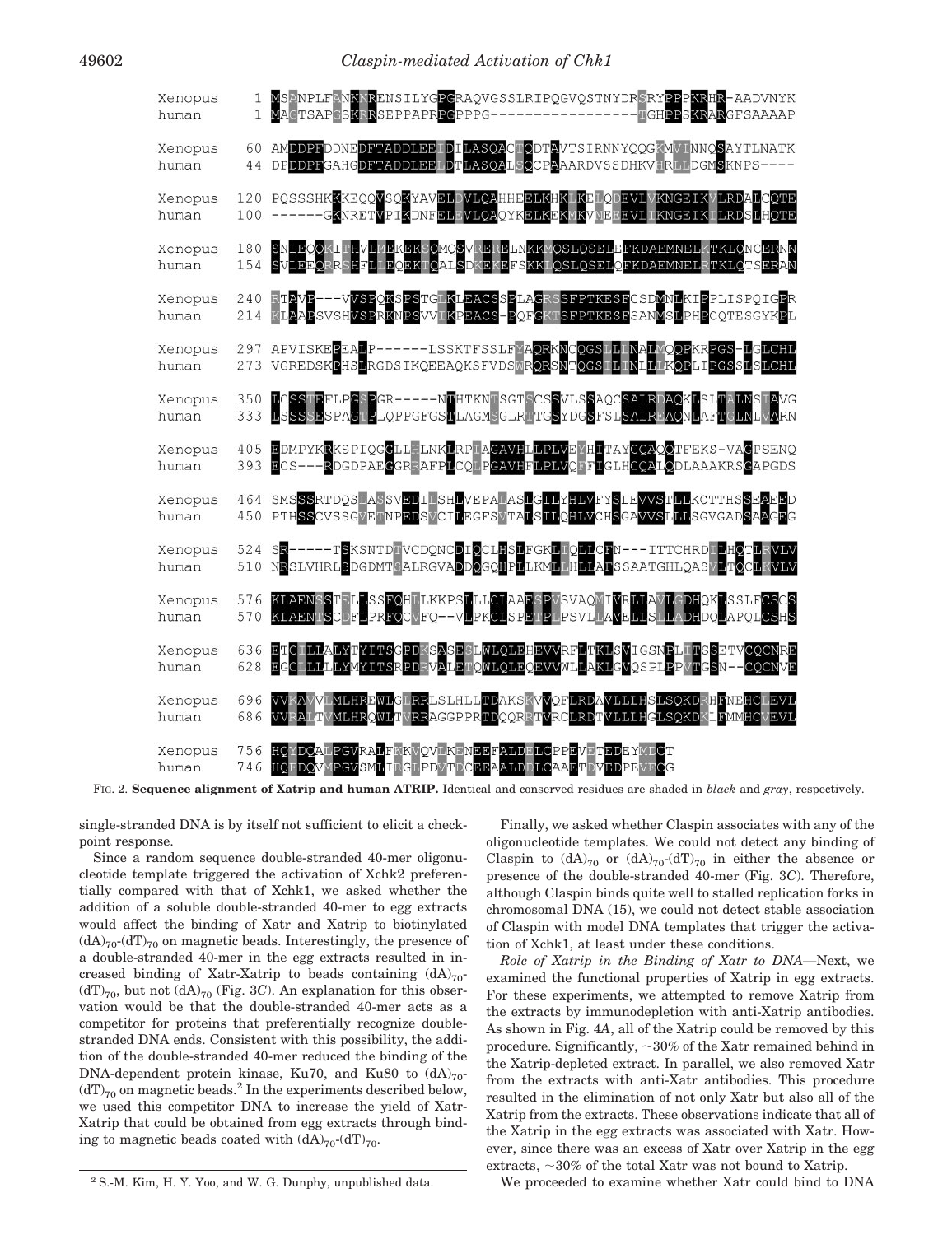

FIG. 3. **Characterization of Xatr and Xatrip in** *Xenopus* **egg extracts.** *A*, control (*lane 2*), anti-Xatr (*lane 3*), and anti-Xatrip (*lane 4*) immunoprecipitates (*IP*) from egg extracts were immunoblotted for Xatr (*upper panel*) and Xatrip (*lower panel*). *Lane 1* depicts an initial extract aliquot. Two additional experiments gave similar results. B, egg extracts containing  $(dA)_{70}$   $(A)$ ; *lanes 1* and *3*) or  $(dA)_{70}$  $(dT)_{70}$   $(AT)$ ; *lanes 2*, *4*, and *5*) were immunoprecipitated with anti-Xatrip (*lanes 3* and *4*) or control (*lane 5*) antibodies. The immunoprecipitates were immunoblotted for Xatr (*upper panel*) and Xatrip (*lower panel*). *Lanes 1* and *2* depict initial extract aliquots. Two other experiments yielded comparable results. *C*, streptavidin-conjugated beads containing no DNA (*lane 2*), biotinylated (dA)<sub>70</sub> (*lanes 3* and *5*), or biotinylated (dA)<sub>70</sub> (*lanes 4* and *6*) were incubated for 90 min in egg extracts in the absence (*lane 2– 4*) or presence (*lanes 5* and *6*) of random sequence complementary 40-mer oligonucleotides. The beads were washed, subjected to SDS-PAGE, and immunoblotted for Xatr (*upper panel*), Xatrip (*middle panel*), and Claspin (*lower panel*). *Lane 1* depicts an initial extract aliquot. Three independent experiments yielded similar findings. *D*, Xatr and Xatrip bound efficiently to short single-stranded DNA. Egg extracts were incubated with magnetic beads containing either no DNA (*lane 2*) or biotinylated poly(dA) of the indicated lengths (*lanes 3–7*). Beads were collected and immunoblotted for Xatr (*upper panel*) and Xatrip (*lower panel*). *Lane 1* depicts an initial extract aliquot. Two independent experiments gave similar results.

oligonucleotides on magnetic beads in the absence of Xatrip. Consistent with the results described above, we could readily detect both Xatr and Xatrip on magnetic beads containing  $(dA)_{70}$  or  $(dA)_{70}$ - $(dT)_{70}$  that had been incubated in mock-depleted extracts (Fig. 4, *B* and *C*). By contrast, even though a substantial amount of Xatr remained behind in the Xatripdepleted extracts, we could not detect any binding of Xatr to  $(dA)_{70}$ - $(dT)_{70}$  in these extracts. This observation suggests that Xatr needs Xatrip to associate stably with either single- or double-stranded oligonucleotides.

Various observations have indicated that RPA is necessary for the recruitment of ATR to stalled replication forks (15, 22, 31, 32). Therefore, we asked whether RPA is required for the binding of Xatrip to DNA oligonucleotides. For this experiment, we incubated recombinant  $His<sub>6</sub>-Xatrip-FLAG$  with magnetic beads containing no DNA,  $(dA)_{70}$ , or  $(dA)_{70}$ - $(dT)_{70}$  in the absence and presence of purified RPA. As shown in Fig. 4*D*, there was little to no binding of Xatrip to either  $(dA)_{70}$  or  $(dA)_{70}$  $(dT)_{70}$  in the absence of RPA. By contrast, there was efficient binding of Xatrip to both templates in the presence of RPA. These properties are similar to those that have been described for human ATRIP (22).

*Role of Xatrip in the Checkpoint-dependent Phosphorylation of Xchk1—*Next, we compared the phosphorylation of Xchk1 in Xatr-depleted and Xatrip-depleted extracts upon the addition of  $(dA)_{70}$ - $(dT)_{70}$  (Fig. 5A). As expected, there was no phosphorylation of Xchk1 in Xatr-depleted extracts. In Xatrip-depleted extracts, the phosphorylation of Xchk1 was severely reduced, but not completely abolished. The phosphorylation of Xchk1 could be largely restored by the addition of recombinant  $His<sub>6</sub>$ -Xatrip-FLAG to Xatrip-depleted extracts.

To pursue these observations further, we performed time course experiments (Fig. 5, *B* and *C*). In mock-depleted extracts containing  $(dA)_{70}$ - $(dT)_{70}$ , the phosphorylation of Xchk1 began at 20 min and reached a maximum by 60 min. By contrast, in Xatrip-depleted extracts, there was no phosphorylation of Xchk1 at 20 min. However, by 60 –90 min, there was significant phosphorylation of Xchk1 in the absence of Xatrip, but the extent was still much less than in mock-depleted extracts.

There could be at least two explanations for these observations. For example, Xatrip could be entirely dispensable in the phosphorylation of Xchk1, and the reduced phosphorylation of Xchk1 in Xatrip-depleted extracts could reflect the fact that there is a significantly less Xatr in these depleted extracts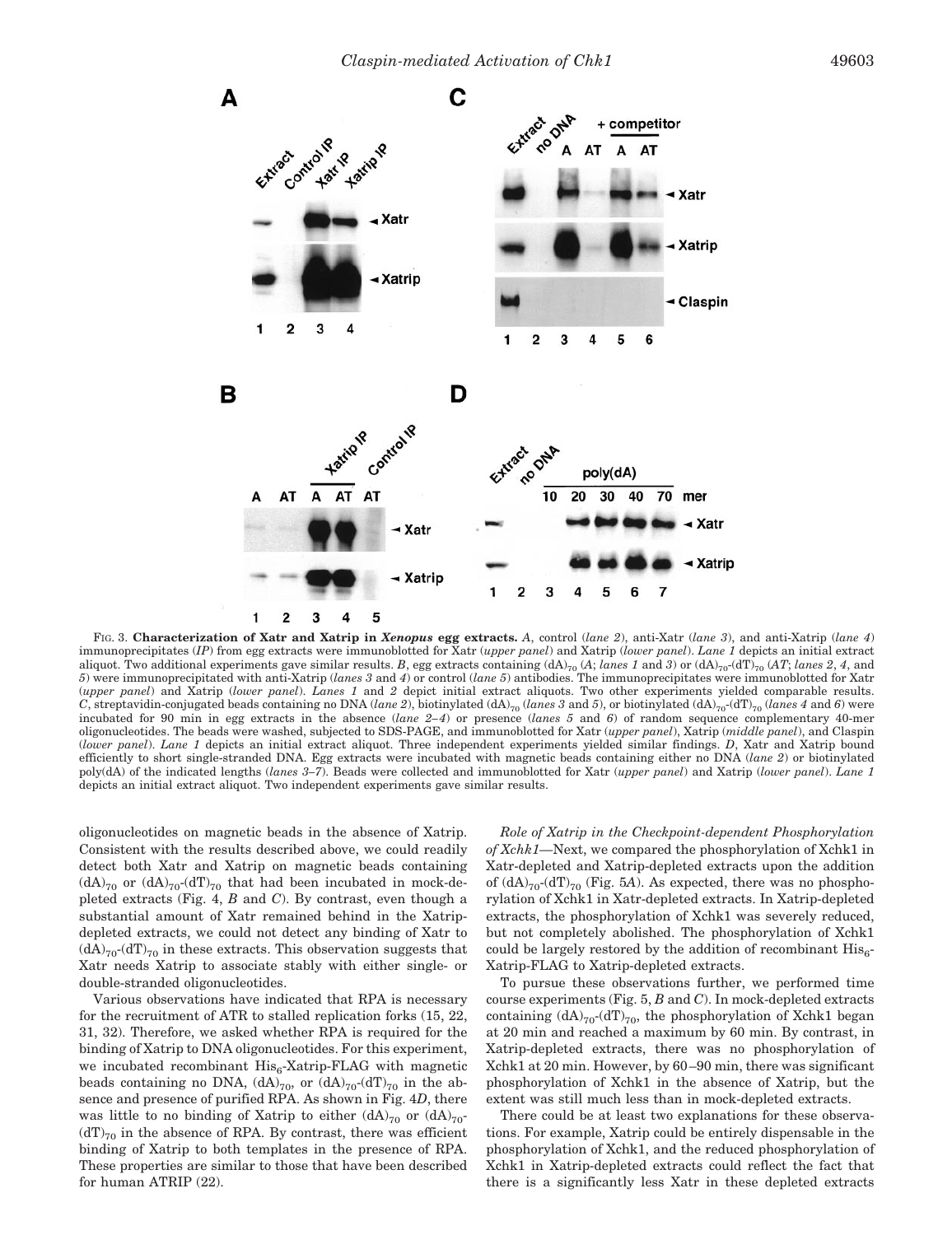

FIG. 4. **Xatrip is necessary for the binding of Xatr to DNA.** *A*, egg extracts (*lane 1*) were mock-depleted with control antibodies (*lane 2*) or immunodepleted with either anti-Xatr (*lane 3*) or anti-Xatrip (*lane 4*) antibodies. To prepare a low Xatr-containing extract (*lane 5*), three parts mock-depleted extract were mixed with seven parts Xatr-depleted (*Xatr*) extract. The samples were immunoblotted for Xatr (*upper panel*) and Xatrip (*lower panel*). *B*, magnetic beads containing no DNA (*lane 1*) or biotinylated (dA)<sub>70</sub> (A; *lanes 2-4*) were incubated in untreated (*lanes 1* and *2*), mock-depleted (*lane 3*), and Xatrip-depleted (*Xatrip*; *lane 4*) extracts. The beads were collected and immunoblotted for Xatr (*upper panel*) and Xatrip (*lower panel*). Two independent experiments yielded similar results. *C*, magnetic beads containing no DNA (*lane 1*) or biotinylated  $(dA)_{70}$ - $(dT)_{70}$  (*AT*; *lanes 2–4*) were incubated in untreated (*lanes 1* and *2*), mock-depleted (*lane 3*), and Xatripdepleted (*lane 4*) extracts. The beads were collected and immunoblotted for Xatr (*upper panel*) and Xatrip (*lower panel*). Two experiments gave similar findings. *D*, recombinant His<sub>6</sub>-Xatrip-FLAG (lane 1) was incubated with magnetic beads containing no DNA (*lanes 2* and *5*), biotinylated  $(dA)_{70}$  (*pA*; *lanes 3* and 6), or biotinylated  $(dA)_{70}$ - $(dT)_{70}$  (*pA-pT*; *lanes 4* and *7*) in the absence (*lanes 2– 4*) or presence (*lanes 5–7*) of recombinant RPA. The beads were washed and processed for immunoblotting with anti-Xatrip antibodies. Three independent experiments yielded similar results.

 $(\sim]30\%$  of the normal level). Another possibility is that Xatrip has a major role in regulating the phosphorylation of Xchk1 by Xatr, but that some phosphorylation can occur independently of Xatrip.

To evaluate these possibilities, we prepared egg extracts with a reduced concentration of Xatr. For this purpose, we mixed 7 volumes of Xatr-depleted extract with 3 volumes of mock-depleted extract (see Fig. 4*A*). This low Xatr-containing extract was incubated with  $(dA)_{70}$ - $(dT)_{70}$ , and the time course for phosphorylation of Xchk1 was examined. We observed that Xchk1 phosphorylation occurred quite well in the low Xatrcontaining extract (Fig. 5, *B* and *C*). Although the phosphorylation of Xchk1 was reduced somewhat relative to that in mockdepleted extracts, it was clearly more efficient than in Xatripdepleted extracts. Therefore, we conclude that the diminished

phosphorylation of Xchk1 in Xatrip-depleted extracts is not simply due to reduced levels of Xatr. Instead, the presence of Xatrip is necessary both for stable association of Xatr with DNA and for fully efficient phosphorylation of Xchk1.

We also examined whether Xatrip is required for the phosphorylation of Xchk1 in response to stalled replication forks in chromosomal DNA (Fig. 5*D*). To investigate this issue, we added demembranated sperm nuclei and aphidicolin to mockdepleted and Xatrip-depleted extracts. As expected, we could detect the phosphorylation of Xchk1 in response to aphidicolin in mock-depleted extracts. Moreover, Xatr bound well to chromatin in aphidicolin-treated extracts. By contrast, there was no phosphorylation of Xchk1 in Xatrip-depleted extracts that had been treated with aphidicolin. Furthermore, there was no detectable binding of Xatr to chromatin in these extracts. These observations suggest that, if Xatrip is unavailable to recruit Xatr to stalled replication forks in chromatin, Xatr-mediated checkpoint signaling does not occur to any detectable extent.

Taken together, these observations show that removal of Xatrip from egg extracts severely compromised, but did not completely abolish, the phosphorylation of Xchk1 in response to  $(dA)_{70}$ - $(dT)_{70}$ . By contrast, Xatrip is absolutely required for the phosphorylation of Xchk1 in response to stalled replication forks in chromosomal DNA. Since  $(dA)_{70}$ - $(dT)_{70}$  was added at a high concentration to egg extracts in comparison with the amount of sperm chromatin in aphidicolin-treated extracts, transient interaction of Xatr with  $(dA)_{70}$ - $(dT)_{70}$  may be sufficient for some checkpoint signaling. In this case, the implication would be that Xatrip is not absolutely required for the phosphorylation of Xchk1 by Xatr. Another possibility is that there is some as yet unidentified Xatrip-like molecule that can substitute for Xatrip under some (but not all) circumstances.

*Xatr-Xatrip Undergoes a Large Increase in Kinase Activity upon Association with Specific Nucleic Acid Templates—*Previously, our laboratory presented evidence that Xatr undergoes activation upon association with DNA in egg extracts (7). Likewise, the activity of fission yeast Rad3 increases in response to DNA damage (25). To pursue these observations further, we set out to compare the kinase activity of Xatr associated with model DNA templates that either do or do not elicit the phosphorylation of Xchk1. For this purpose, we incubated magnetic beads that had been coated with either  $(dA)_{70}$ -(dT)<sub>70</sub> or  $(dA)_{70}$ in egg extracts for 60 min to allow binding of Xatr-Xatrip. At this point, we re-isolated the beads, incubated them in the presence of micrococcal nuclease to release Xatr-Xatrip from the beads, and immunoprecipitated the released Xatr-Xatrip complex with anti-Xatrip antibodies. Finally, we assayed the kinase activities of the preparations of Xatr-Xatrip with PHAS-I as the substrate. Because the yield of Xatr-Xatrip was higher from  $(dA)_{70}$  than from  $(dA)_{70}$ - $(dT)_{70}$ , we adjusted the assay conditions so that similar concentrations of Xatr-Xatrip would be present in the incubations.

We observed that the kinase activity of Xatr that was isolated from beads containing  $(dA)_{70}$ - $(dT)_{70}$  was strongly elevated in comparison with Xatr from  $(dA)_{70}$ -coated beads (Fig. 6*A*). As a control for the specificity of the assay, we performed a mock isolation of Xatr-Xatrip from Xatr-depleted extracts. There was only a background signal in kinase assays of mock samples from Xatr-depleted extracts, which indicates that the kinase activity was indeed due to Xatr. Using different amounts of Xatr-Xatrip in the linear range for the assay, we estimated that Xatr underwent an  $\sim$ 10-fold increase in kinase activity upon association with  $(dA)_{70}$ - $(dT)_{70}$  *versus*  $(dA)_{70}$  (Fig. 6, *B* and *C*). We also investigated whether we could detect activation of Xatr using full-length Xchk1 as the substrate. For this purpose, we isolated Xatr from beads containing  $(dA)_{70}$  or  $(dA)_{70}$ - $(dT)_{70}$  and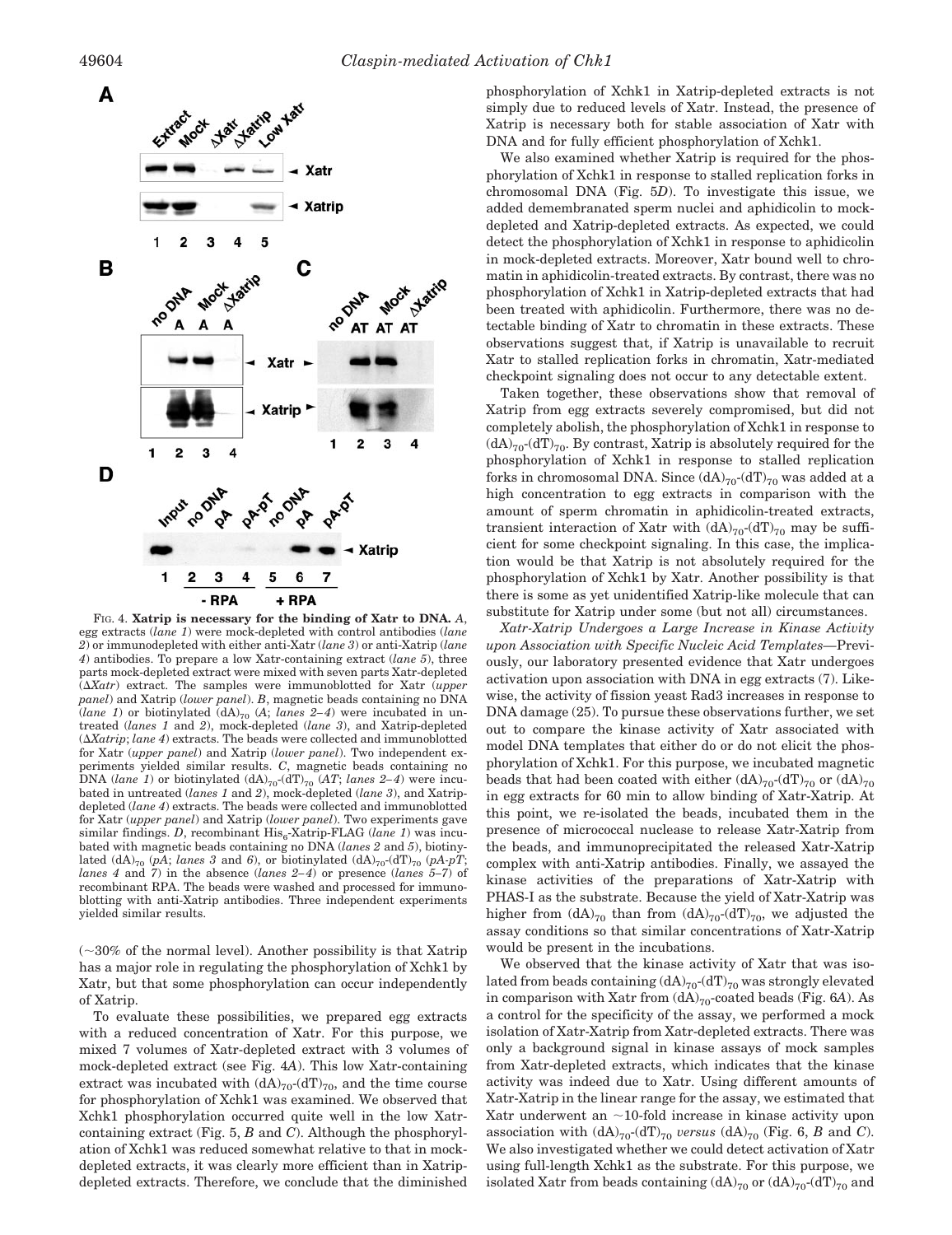

FIG. 5. **Role of Xatrip in the checkpoint-dependent phosphorylation of Xchk1.** *A*, shown is the phosphorylation of Xchk1 in various extracts. 35S-Labeled Xchk1 was incubated for 60 min in untreated extract (*lanes 1* and *2*), mock-depleted extract (*lane 3*), Xatr-depleted extract ( $\Delta X$ atr; *lane 4*), Xatrip-depleted extract ( $\Delta X$ atrip; *lane 5*), and low Xatr-containing extract (*lane 6*) in the presence of either (dA)<sub>70</sub> (A; *lane 1*) or  $(dA)_{70}$ - $(dT)_{70}$   $(AT)$ ; *lanes 2–6*). These extracts are described in the legend to Fig. 4*A*. In a similar experiment, mock-depleted extract (*lanes 7* and *8*), Xatrip-depleted extract (*lane 9*), and Xatrip-depleted extract to which  $\mathrm{His}_6\text{-}{\rm Xatrip\text{-}FLAG}$  had been added back  ${(\mathit{lane}\ \mathit{10})}$  were incubated with  $(dA)_{70}$ - $(dT)_{70}$  for 0 min (*lane 7*) or 60 min (*lanes 8–10*). All samples also contained  $3 \mu$ M tautomycin. Aliquots of the extracts were processed for SDS-PAGE and phosphorimaging. *B*, shown are the results from time course analysis. The phosphorylation of 35S-labeled Xchk1 was determined at different times in the indicated extracts containing  $(dA)_{70}$ - $(dT)_{70}$  as described for *A*. *C*, quantitation of the data in *B* was performed with ImageQuant software (Amersham Biosciences). Percentages of the upshifted phosphorylated form of Xchk1 in mock-depleted extract  $(O)$ , low Xatr-containing extract  $(\triangle)$ , Xatrip-depleted extract ( $\square$ ), Xatr-depleted extract ( $\blacktriangle$ ), and (dA)<sub>70</sub>-containing extract  $(\bullet)$  were measured. The points are the mean  $\pm$  S.D. for two experiments. *D*, extracts either were not treated with antibodies (*lanes 1–3*) or were subjected to an immunodepletion procedure with control (*lane 4*) or anti-Xatrip (*lane 5*) antibodies. The extracts were incubated for 90 min with no nuclei (*lane 1*), with 3000 sperm nuclei/ $\mu$ l (*lane 2*), or with sperm nuclei plus aphidicolin (*lanes 3–5*). Chromatin fractions (*upper panel*) and nuclear factions (*middle* and *lower panels*) were

assayed the phosphorylation of full-length recombinant Xchk1-  $GST-His<sub>6</sub>$  protein by immunoblotting with anti-phospho-Ser $^{344}$ antibodies. By this method, we likewise observed that Xatr underwent a substantial increase in activity upon association with  $(dA)_{70}$ - $(dT)_{70}$  in comparison with  $(dA)_{70}$  (Fig. 6*D*). Consistent with the observations described above, Xatr that was immunoprecipitated directly from whole egg extracts lacking added DNA displayed low basal kinase activity for Xchk1-GST- $His<sub>6</sub>$ .

In other experiments, we attempted to elute the activated form of Xatr-Xatrip from  $(dA)_{70}$ - $(dT)_{70}$  by mild salt treatment prior to immunoprecipitation and measurement of its kinase activity. We found that Xatr-Xatrip could be eluted from  $(dA)_{70}$ - $(dT)_{70}$  with salt concentrations as low as 0.2 M NaCl. However, after immunoprecipitation with anti-Xatrip antibodies, the salt-eluted Xatr-Xatrip complex displayed low basal kinase activity (data not shown). This experiment suggests that Xatr must associate with at least small fragments of nucleic acid and/or engage in salt-sensitive interactions with another protein(s) on the DNA to maintain its state of high activity (see "Discussion"). Alternatively, it is possible that 0.2 M NaCl disrupted the Xatr-Xatrip complex in some manner, but this salt treatment clearly did not affect the binding of Xatr to Xatrip (data not shown).

As one step to characterize the requirements for the activation of Xatr, we asked whether this process depends upon Claspin. As shown in Fig. 6*A*, the activation of Xatr occurred normally in Claspin-depleted egg extracts. Therefore, although Claspin is essential for the Xatr-dependent activation of Xchk1, it is not necessary for the initial activation of Xatr on DNA. Overall, these experiments suggest that, despite the fact that Xatr-Xatrip can bind very well to single-stranded DNA templates, interaction with a template containing some doublestranded character (*e.g.*  $(dA)_{70}$ - $(dT)_{70}$  and presumably primertemplate DNA at replication forks) is a prerequisite for activation of Xatr-Xatrip.

*Claspin Stimulates Both Autophosphorylation of Xchk1 and Phosphorylation of Xchk1 by Xatr-Xatrip—*To assess the function of Claspin, we set out to develop a cell-free reaction in which the activation of Xchk1 might be dependent upon the presence of Claspin. After exploring a number of different strategies, we eventually devised the following procedure. We first prepared forms of recombinant Xchk1 that either contained or lacked associated Claspin. To produce these reagents, we initially treated egg extracts with  $(dA)_{70}$  or  $(dA)_{70}$ - $(dT)_{70}$ . The latter treatment elicits phosphorylation of the Chk1-binding domain of Claspin, which enables binding of Xchk1 (13). By contrast,  $(dA)_{70}$  alone does not stimulate this phosphorylation. Next, we centrifuged these extracts through Sephadex G-25 columns to remove small molecules, including glutathione and ATP. Then, we added either recombinant wild-type Xchk1- GST-His<sub>6</sub> or kinase-inactive Xchk1(N135A)-GST-His<sub>6</sub> to the extracts in the presence of EDTA to prevent any further phosphorylation reactions. Finally, we used glutathione-agarose to retrieve the recombinant Xchk1 proteins from the various extracts. As shown in Fig. 7A, both Xchk1-GST-His $_6$  and  $Xchk1(N135A)$ -GST-His<sub>6</sub> from extracts treated with  $(dA)_{70}$ - $(dT)_{70}$  contained bound Claspin, whereas these proteins from  $(dA)_{70}$ -treated extracts did not contain any Claspin. None of these preparations contained any detectable Xatr or Xatrip (data not shown).

We proceeded to incubate the various preparations of recombinant Xchk1 with ATP in the absence or presence of immuno-

isolated from the extracts and immunoblotted with anti-Xatr (*upper panel*), anti-phospho-Ser<sup>344</sup> (*middle panel*), or anti-Xchk1 (*lower panel*) antibodies. Two independent experiments gave similar results.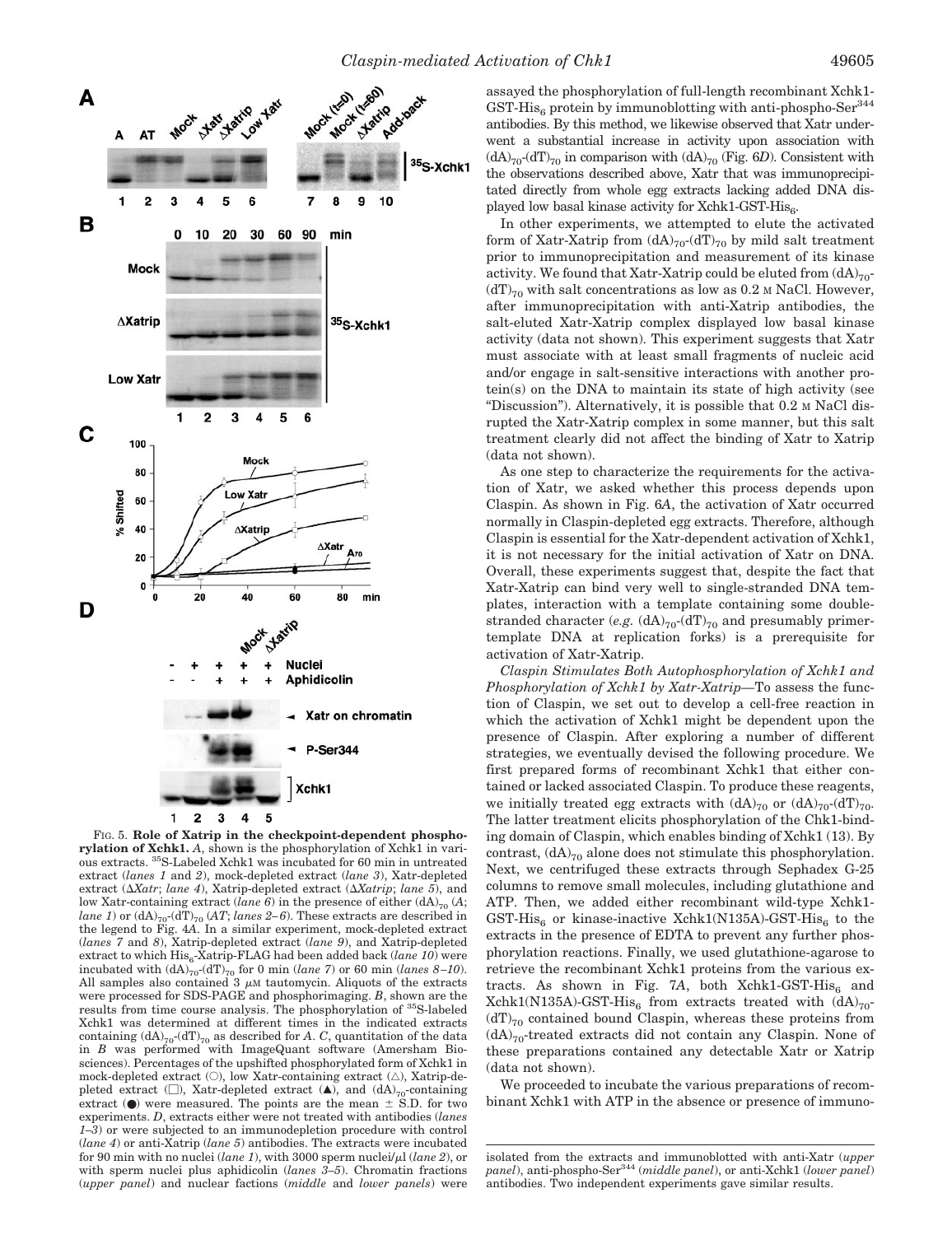

FIG. 6. **Xatr activity is regulated by association with DNA.** *A*, egg extracts either were not treated with antibodies (*lanes 1–3*) or were subjected to an immunodepletion procedure with control (*lane 4*), anti-Xatr (*lane 5*), or anti-Claspin (*lane 6*) antibodies. Next, the extracts were incubated in the presence of magnetic beads containing either biotinylated  $(dA)_{70}$  (*A*; *lane 2*) or biotinylated  $(dA)_{70}$ -( $dT$ )<sub>70</sub> (*AT*; *lanes 1* and *3–6*). The magnetic beads were re-isolated and treated with micrococcal nuclease. The nuclease-released proteins were immunoprecipitated with either control (*lane 1*) or anti-Xatrip (*lanes 2– 6*) antibodies. The immunoprecipitates were immunoblotted for Xatr (*upper panel*) or assayed for kinase activity toward PHAS-I in the presence of [32P]ATP (*lower panel*). For activation of Xatr, four independent experiments yielded similar results. For immunodepletion of Xatr and Claspin, respectively, two independent experiments gave similar results. *B*, kinase activity was quantitated. Kinase assays with PHAS-I as the substrate were performed with various amounts of immunoprecipitated Xatr from beads containing  $(dA)_{70}$  ( $pA$ ;  $\bullet$ ) or  $(dA)_{70}$ <sup>-</sup>(dT)<sub>70</sub> (pA-pT;  $\blacktriangle$ ). The amounts of Xatr were quantitated by immunoblotting with detection through enhanced chemiluminescence and analysis with the STORM system (Amersham Biosciences). The kinase activities and amounts of Xatr are in arbitrary units. *C*, the average levels (means  $\pm$  S.D.) for the activation of Xatr in four independent experiments were quantitated. *D*, activated Xatr with full-length Xchk1 was assayed. Egg extracts lacking added DNA were immunoprecipitated (*IP*) with control (*lane 1*) or anti-Xatrip (*lane 2*) antibodies. In addition, nuclease eluates from magnetic beads containing  $(dA)_{70}$  (*lane 3*) or  $(dA)_{70}$ -( $dT)_{70}$  *(lane 4*) that had been incubated in egg extracts were immunoprecipitated with anti-Xatrip antibodies. The immunoprecipitates were incubated with recombinant Xchk1-GST-His<sub>6</sub> and ATP. After the incubation, the samples were immunoblotted with anti-Xatr (*upper panel*) and anti-phospho-Ser<sup>344</sup> (lower panel) antibodies. Two independent experiments yielded similar results.

precipitated activated Xatr-Xatrip. The phosphorylation of recombinant Xchk1 was monitored by immunoblotting with antiphospho-Ser344 and anti-GST antibodies (to detect mobility shifts of Xchk1). In the absence of Xatr-Xatrip, Xchk1-GST- $His<sub>6</sub>$  that was associated with Claspin displayed an upward electrophoretic mobility shift indicative of phosphorylation upon incubation with ATP (Fig. 7*B*, *lanes 1* and *5*). This modification did not take place in the absence of Claspin (Fig. 7*B*, *lane 4*). This shift appears to be due to autophosphorylation because it did not occur in the case of kinase-inactive  $Xchk1(N135A)-GST-His<sub>6</sub>$  that was associated with Claspin (Fig. 7*B*, *lane 9*). Therefore, Claspin appears to stimulate the autophosphorylation of Xchk1, even in the absence of Xatr-Xatrip. This observation is reminiscent of the finding that budding yeast Rad9 stimulates the *in vitro* autophosphorylation of Rad53 (33). Upon the addition of Xatr-Xatrip, Xchk1- GST-His<sub>6</sub> and Xchk1(N135A)-GST-His<sub>6</sub>, both of which lacked Claspin, became phosphorylated to a limited extent at Ser<sup>344</sup>, as indicated by immunoblotting with anti-phospho- $\text{Ser}^{344}$  antibodies (Fig. 7*B*, *lanes 2* and *6*). However, in the presence of Claspin, Xatr was able to phosphorylate both Xchk1-GST-His $_6$ and Xchk1(N135A)-GST-His $_6$  much more efficiently (Fig. 7*B*, *lanes 3* and *7*). Taken together, these results indicate that Claspin has two distinct effects on Xchk1. In the absence of Xatr, Claspin stimulates the autophosphorylation of Xchk1. Moreover, in the presence of Xatr, Claspin also significantly promotes the phosphorylation of Xchk1 at Ser<sup>344</sup> by Xatr.

### DISCUSSION

In this study, we have investigated the mechanism by which Xchk1 undergoes activation during a checkpoint response to incompletely replicated DNA. In particular, we have evaluated how Xatr and Claspin collaborate in this process. To pursue this question, we have identified Xatrip, the regulatory subunit of Xatr, to use the Xatr-Xatrip complex for these experiments. We observed that the Xatr-Xatrip complex underwent a marked elevation of its kinase activity during a checkpoint response. This activated form of Xatr-Xatrip phosphorylated Xchk1 efficiently only in the presence of Claspin. These experiments provide direct evidence that Xatr-Xatrip depends upon the assistance of an additional protein, Claspin, to phosphorylate a key downstream target effectively. In this role, Claspin could enhance the fidelity of checkpoint signaling by directing Xatr-Xatrip to appropriate substrates only under the desired circumstances.

*Role of Xatrip in the Recruitment of Xatr to DNA—*We observed that Xatrip could associate with single- and doublestranded DNA oligonucleotides in a purified system, but that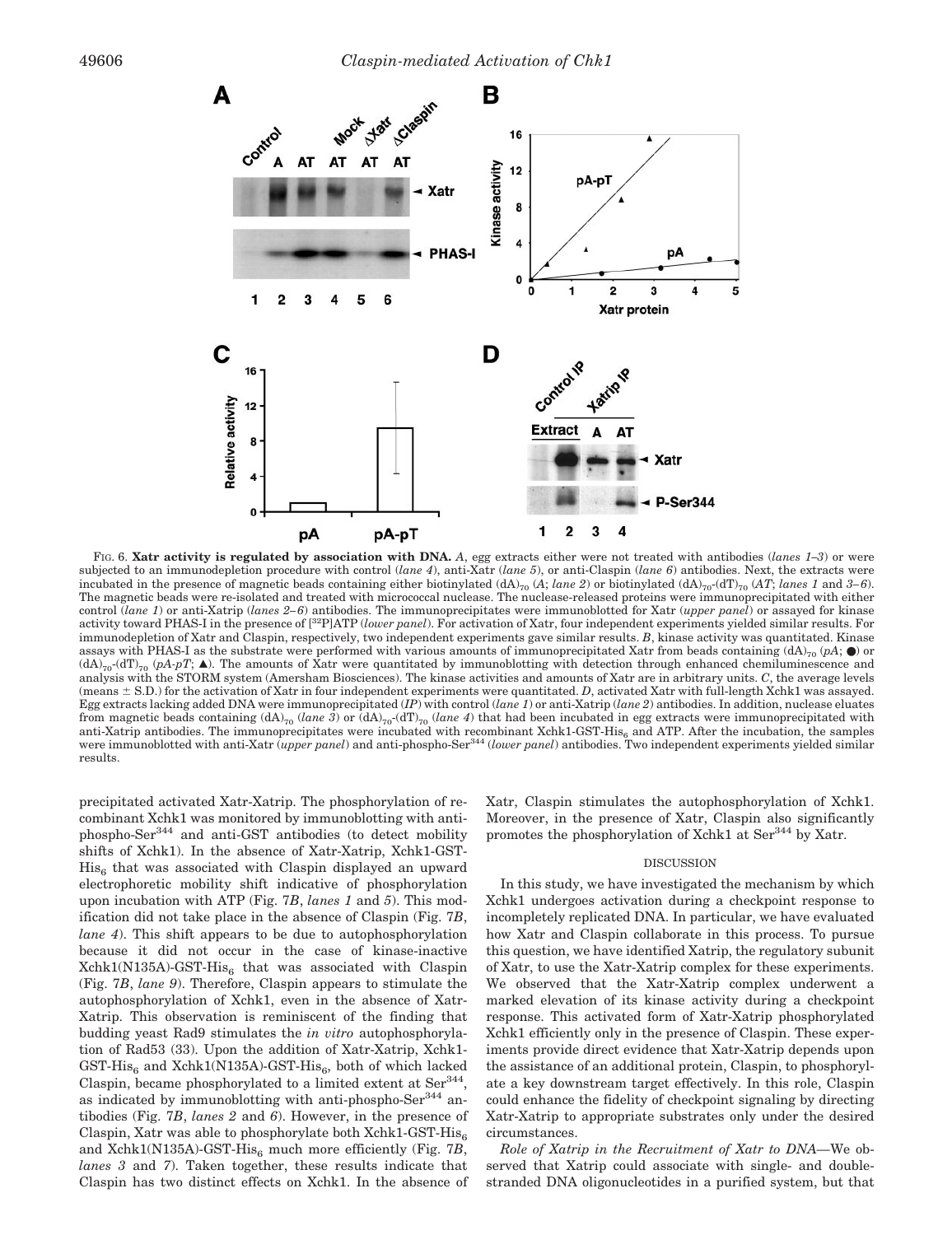

FIG. 7. **Claspin strongly stimulates the phosphorylation of Xchk1 by Xatr-Xatrip.** *A*, shown is the retrieval of recombinant  $Xchk1-GST-His<sub>6</sub>$  proteins from egg extracts with or without associated Claspin. Egg extracts were incubated in the presence of  $(dA)_{70}$  (*lanes 1*) and 3) or  $(dA)_{70}$ - $(dT)_{70}$  plus 3  $\mu$ M tautomycin (*lanes* 2 and 4). After 60 min, EDTA was added to inhibit kinase activity in the extracts as described under "Experimental Procedures." Thereafter, recombinant wild-type (WT) Xchk1-GST-His<sub>6</sub> (lanes 1 and 2) and Xchk1(N135A)-GST-His<sub>6</sub> (*lanes 3* and 4) were mixed into the extracts, and the incubation was continued for an additional 60 min. Finally, recombinant Xchk1-GST-His6 (*Xchk1-GH*) proteins were re-isolated with glutathione-agarose, and portions were immunoblotted with anti-Claspin (*upper panel*) or anti-GST (*lower panel*) antibodies. Three independent experiments gave similar results. *B*, preparations from *A* of Xchk1- GST-His<sub>6</sub> (*lanes 1–5*) or Xchk1(N135A)-GST-His<sub>6</sub> (*lanes 6–9*) containing (*lanes 1*, *3*, *5*, *7*, and *9*) or lacking (*lanes 2*, *4*, *6*, and *8*) associated Claspin were incubated with control (*C*) immunoprecipitates (*lane 1*), Xatr-Xatrip immunoprecipitates (*IP*; *lanes 2*, *3*, *6*, and *7*), or no immunoprecipitates (*lanes 4*, *5*, *8*, and *9*) in kinase buffer containing 1 mM ATP. After 30 min, the samples were processed for immunoblotting with anti-Xatr (*upper panel*), anti-phospho-Ser344 (*middle panel*), or anti-GST (*lower panel*) antibodies. Three independent experiments yielded similar results.

this binding depended upon RPA. The binding of Xatr-Xatrip to the double-stranded DNA template  $(dA)_{70}$ - $(dT)_{70}$  most likely is due to the fact that some of this template would be annealed out of register to yield single-stranded regions of DNA. These observations are consistent with the previous findings of Zou and Elledge (22) with human ATRIP. On the other hand, more recent studies have provided evidence that human ATRIP can also associate with DNA in an RPA-independent manner (34, 35). The reason for the apparently different observations in the human system is not clear. The RPA-independent mechanism for binding of ATRIP to DNA appears to be a lower affinity interaction than that involved in RPA-dependent binding. Therefore, it is possible that our experimental conditions do not permit detection of the low affinity RPA-independent mechanism for binding to DNA.

Various studies have indicated that human RPA interacts with DNA in two modes that occlude 8 and 30 nucleotides, respectively (36, 37). The 8-nucleotide mode is a low affinity interaction that involves DNA-binding domains A and B, which both reside in the largest subunit of RPA (RPA70). In the 30-nucleotide high affinity binding mode, there are additional contacts with the DNA through binding domains C and D, which are located in the RPA70 and RPA32 subunits, respectively. Structural studies have demonstrated that the RPA70 subunit can bind to as little as 8 nucleotides of single-stranded DNA, albeit with low affinity (38). In our study, we have found that Xatr-Xatrip could associate with single-stranded DNA as short as 20 nucleotides in length. This observation is consistent with a model in which one heterotrimeric molecule of RPA can recruit Xatrip and its associated Xatr subunit to a segment of single-stranded DNA  $\sim$ 20-30 nucleotides in length.

A significant issue is whether ATR interacts with DNA in a functionally relevant manner in the absence of ATRIP. A number of studies have reported that either purified ATR or endogenous ATR in ATRIP-depleted cells or extracts can bind to DNA (22, 34, 35, 39). In our study, we have found that, in the absence of Xatrip, Xatr in egg extracts could not associate detectably with either model DNA templates (*e.g.*  $(dA)_{70}$  and  $(dA)_{70}$ - $(dT)_{70}$ ) or chromosomal DNA in aphidicolin-treated extracts. However, we cannot exclude the possibility that Xatr interacts with DNA in a low affinity mode that cannot be detected under our conditions. The fact that  $(dA)_{70}$ - $(dT)_{70}$  can induce some phosphorylation of Xchk1 by Xatr in the absence of Xatrip supports the possibility that Xatr can interact transiently with this DNA template under these conditions.

*Regulation of ATR and Other Phosphoinositide Kinase-related Family Members—*An important question involves the issue of how kinases in the phosphoinositide kinase-related family such as ATR and ATM are regulated during checkpoint responses. Our study indicates that Xatr undergoes a substantial increase in specific kinase activity during a checkpoint response. On the other hand, immunoprecipitated ATR from mammalian cells exposed to various DNA-damaging agents appears not to exhibit an increase in activity (40). A simple explanation for the apparent difference would be that ATR must be physically associated with nucleic acid to maintain its state of high activity. Therefore, in immunoprecipitation protocols in which ATR is stripped off the DNA, it may lose kinase activity as a consequence of the isolation procedure. Consistent with this possibility, we have found that elution of Xatr-Xatrip from DNA by mild salt treatment diminished its activity back to the basal level.

It has also been proposed that ATR might be regulated by a localization-based mechanism whereby recruitment of ATR to stalled replication forks would increase its local concentration greatly in the vicinity of potential substrates (40, 41). Our results need not contradict this proposal in that concentration of Xatr at replication forks through binding of Xatrip to RPAcoated DNA would also be expected to enhance the ability of Xatr to phosphorylate nearby substrates. Indeed, the two mechanisms, *viz.* enhanced activity of Xatr-Xatrip and concentration of this complex near potential substrates, may act synergistically to promote checkpoint signaling reactions.

Although Xatr-Xatrip binds very well to single-stranded oligonucleotides such as  $(dA)_{70}$ , we have shown that singlestranded templates alone do not elicit the activation of Xatr. This observation is consistent with our previous report that  $(dA)_{70}$  does not induce activation of Xchk1 in *Xenopus* egg extracts (12). On the other hand, the double-stranded template  $(dA)_{70}$ - $(dT)_{70}$ , which would also contain stretches of singlestranded regions, is highly effective in inducing the activation of Xatr. As described previously,  $(dA)_{70}$ - $(dT)_{70}$  triggers the activation of Xchk1 in egg extracts very efficiently (12). The junctions between single- and double-stranded regions in  $(dA)_{70}$ - $(dT)_{70}$  would resemble primer-template DNA at replications forks. These junctions would normally be produced by the synthesis of initiating primers at newly fired replication ori-